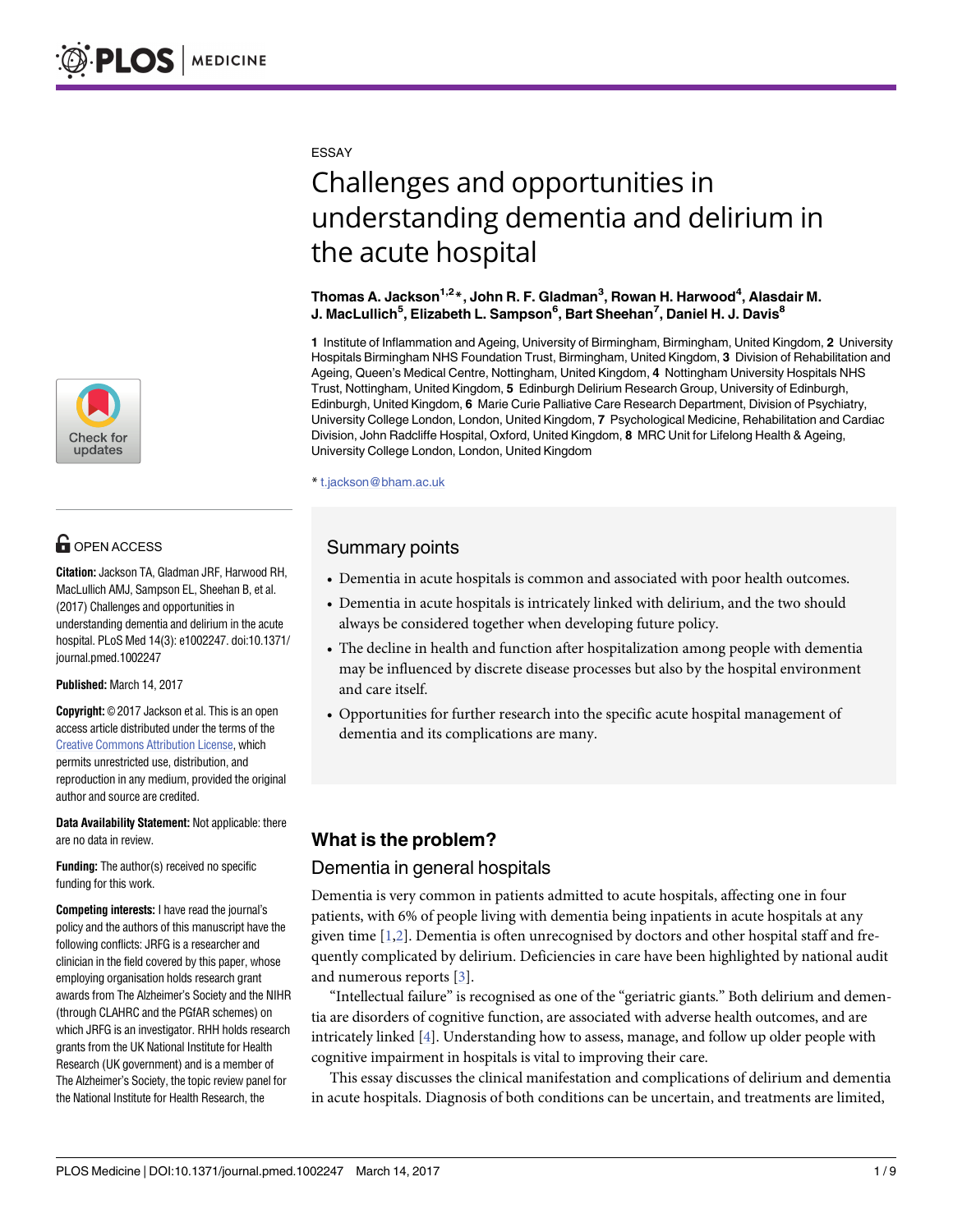<span id="page-1-0"></span>National End of Life Care Intelligence Network steering committee, and the NHS Protect working group on clinically related violence.

**Abbreviations:** AD8, The AD8: The Washington University Dementia Screening Test; BPSD, behavioural and psychiatric symptoms of dementia; CAM, Confusion Assessment Method; DLB, dementia with Lewy bodies; DSD, delirium superimposed on dementia; FAST, Functional Assessment Staging Scale; HR, hazard ratio; IQCODE-SF, the Informant Questionnaire of Cognitive Decline in the Elderly short form.

**Provenance:** Not commissioned; externally peer reviewed

but effective actions and management may improve outcomes. We also highlight areas for future research and suggest policy interventions to improve hospital care.

#### Prevalence, presentation, and recognition

Estimates of the prevalence of dementia in hospitals vary across published studies [\[5](#page-5-0)] but range between 15% to 42% [\[6–](#page-5-0)[10\]](#page-6-0). To put this in context, if two-thirds of hospital bed-days are in people over 65 years of age, then 25% of people in general hospitals will have dementia. However, published reports vary in ascertainment method and whether they distinguish between delirium and dementia.

People with dementia and cognitive impairment are hospitalised for many reasons, but typically in crises. Admission problems include immobility (73%), falls (64%), pain (54%), and breathlessness (23%) [\[11\]](#page-6-0). Patients in hospital with dementia are 4 to 7 years older, more likely to be women, and more likely to live in a care home than those without dementia [\[5\]](#page-5-0). Threequarters of hospitalised patients with dementia have been defined as frail, compared to onequarter of similar people without dementia [\[7](#page-5-0)].

Although dementia prevalence is high, the proportion undiagnosed or unrecognised by health care staff is approximately 56% (data in S1 [Table\)](#page-5-0) [[6–8](#page-5-0),[12](#page-6-0)]. In older patients with delirium, only 36% of those with dementia had a recognised diagnosis [[13](#page-6-0)]. Extrapolating these figures to a typical 500-bed general hospital suggests there would be at least 70 inpatients with unrecognised dementia at any one time.

#### **Severity**

Hospitalised people with dementia typically have more advanced disease than those in the community. A Functional Assessment Staging Scale (FAST) stage of 6d (nearly mute, immobile, and incontinent) or above is present in 46% of hospitalised patients with dementia [\[14\]](#page-6-0). Three-quarters of patients with dementia in hospital had behavioural and psychological symptoms of dementia (BPSDs), and 43% had symptoms that challenged the staff involved [\[14\]](#page-6-0). These rates are much higher than would be expected in a general population with dementia in community settings. Patients with dementia in hospital also have a lower quality of life [\[15](#page-6-0)]. BPSDs in hospitals are often treated pharmacologically with antipsychotic drugs or benzodiazepines, which is associated with a nearly 3-fold increased risk of hospital mortality [[16\]](#page-6-0).

#### Adverse outcomes

Dementia in general hospitals is associated with more inpatient adverse events, principally mortality, falls, and delirium  $[17]$ , with increased costs of care  $[18]$ . Studies suggest a mortality rate of 31% at 6 months and 40% at 12 months, with a large increase in care-home residence at 12 months [[19](#page-6-0)]; of the patients studied, 24% were new institutionalisations, and 42% were readmissions [\[20\]](#page-6-0). Even abnormal scores on single tests (either the Mini-Mental State examination or the Clock Drawing Test) were associated with mortality at 1 year (hazard ratio [HR] 2.9 [95% CI 1.3–6.4]) [\[21\]](#page-6-0).

The worst outcomes seen in people with dementia may be avoidable if they are due to poorer standards of care provision. Hospital staff can struggle to meet the complex care needs of people with dementia, often leading to a negative perception of such patients [[22](#page-6-0)]. Iatrogenic and/or hospital environmental factors may lead to significant harm, and the inpatient care of people with dementia could be seen as a quality indicator for hospitals (as cited in the United Kingdom Francis report). However, biological factors also impact upon outcomes. It has been hypothesized that the interaction of an acute inflammatory event may accelerate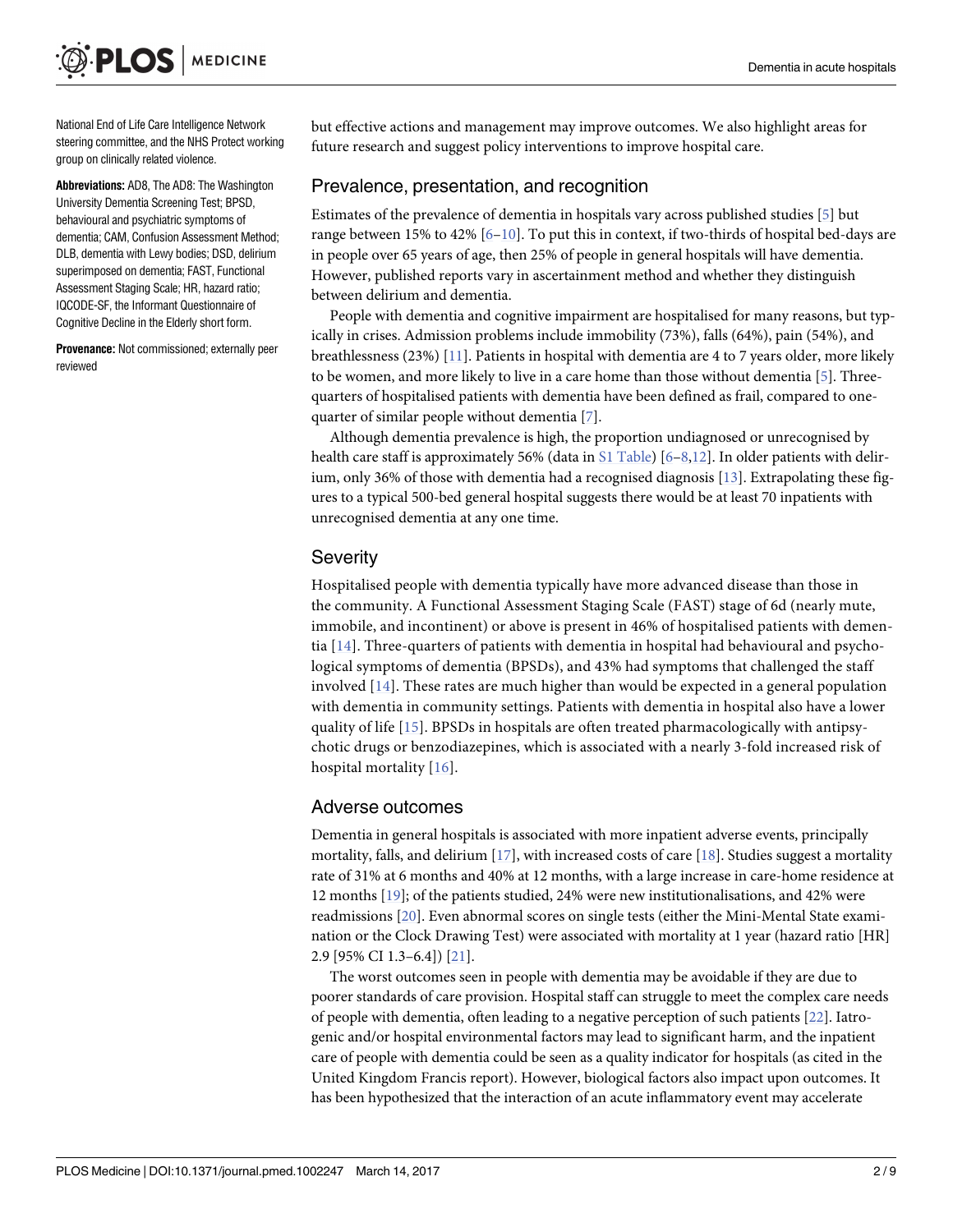<span id="page-2-0"></span>functional and cognitive decline in this vulnerable population (as shown in Fig 1). Research to understand these mechanisms and to develop intervention strategies to minimise these outcomes is urgently needed. S2 [Table](#page-5-0) summarises key studies presented above.

#### Impact of delirium on older people in hospital with dementia

Delirium is an acute, severe neuropsychiatric syndrome seen mainly in older people in hospital and associated with increased morbidity and mortality [\[23\]](#page-6-0). Dementia is the strongest risk factor for developing delirium [[24](#page-6-0)], with delirium superimposed on dementia accounting for 65% of delirium cases in hospital [[25](#page-6-0)]. Delirium is associated with worsening of dementia and is a risk factor for subsequent dementia [[26,27\]](#page-6-0), with only 19% of people with delirium free from cognitive deficits 3 months later [\[13\]](#page-6-0). Those with dementia and delirium have the poorest outcomes [\[28\]](#page-6-0). In the context of the acute general hospital, dementia and delirium are intricately linked, and it is difficult to effectively recognise, investigate, manage, and suggest policy about one without the other, although the UK National Dementia Strategy only briefly mentioned delirium [\[29\]](#page-7-0).

#### Delirium Superimposed on Dementia (DSD)

The diagnostic challenge in an older person presenting with "confusion" is to disentangle whether they have delirium, dementia, or both. Persistent delirium is also possible [\[30](#page-7-0)].



**Fig 1. Schematic representation of dementia disease trajectory over time influenced by hospital admission.** Dementia disease trajectories between a person with no hospital admissions (green line) and multiple hospital admissions (red line) are illustrated. The disease trajectory is negatively influenced by baseline frailty and disease expression. However, it may be positively tempered by early diagnosis, leading to better access to services, and advanced care planning. The "multiple hospital admissions" trajectory is further influenced by specific hospital interactions—importantly, delirium—but there are other effects from an acute inflammatory insult, subsequent recovery, and in-hospital iatrogenic insults.

doi:10.1371/journal.pmed.1002247.g001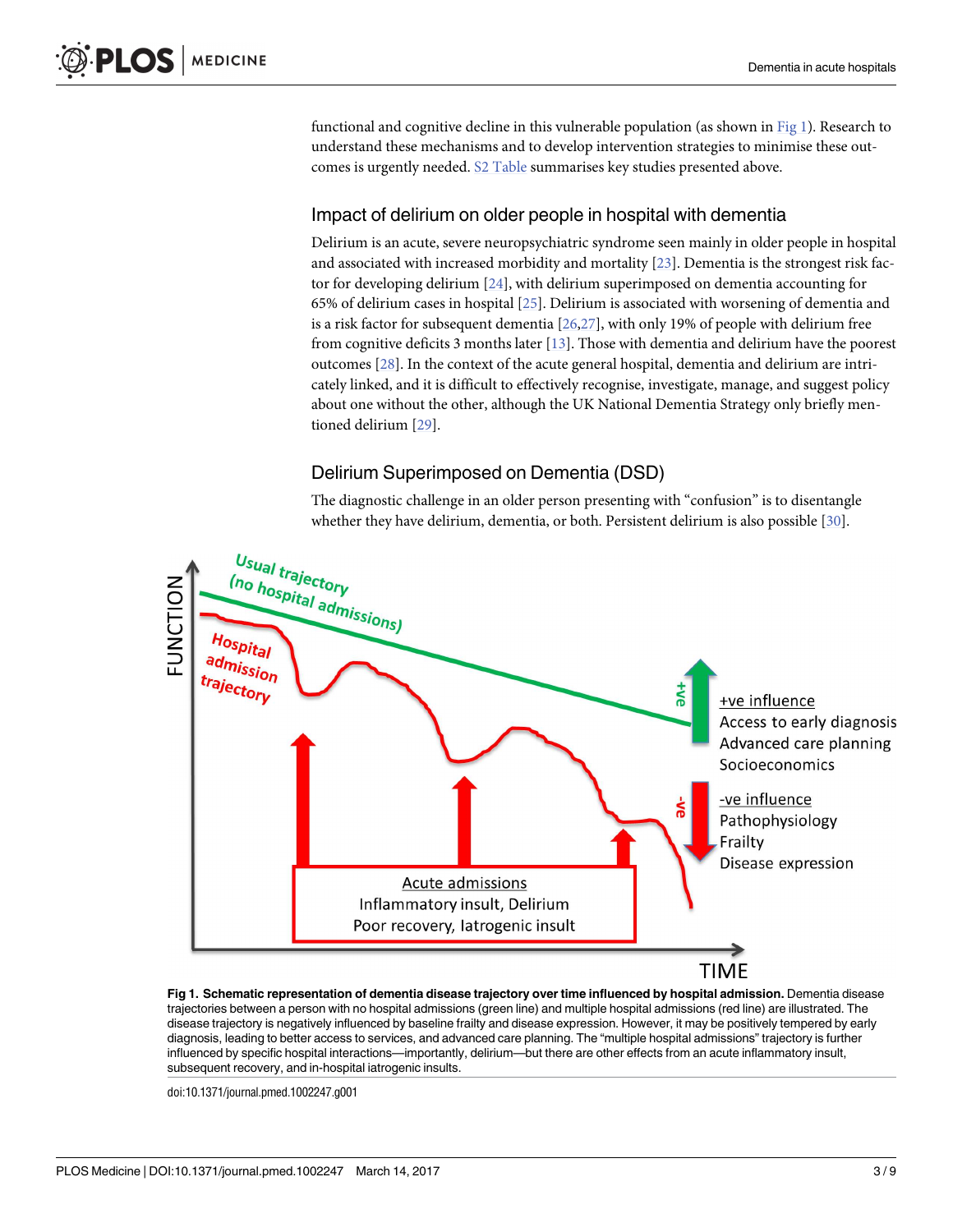<span id="page-3-0"></span>Delirium in people with dementia is especially likely to go unrecognised [\[31\]](#page-7-0). There is a major need for better fundamental research to characterise these conditions biologically and clinically to improve care. However, although no simple diagnostic criteria exist, there are clinical processes that enable accurate diagnosis.

#### Diagnosing delirium in people with dementia

Arousal and alertness are usually abnormal in delirium, but these domains are also increasingly affected in severe dementia. Diagnosing delirium in a person with dementia requires competence in cognitive testing, mental state examination, and informant questioning. Few screening tests have tried to detect delirium in the context of dementia; the Confusion Assessment Method (CAM) and the 4AT are examples [\[25,](#page-6-0)[32\]](#page-7-0).

There are four core challenges when diagnosing delirium in dementia. First, dementia with Lewy bodies (DLB) causes around 4% of all cases of dementia [\[33\]](#page-7-0) and typically presents with a more rapid onset and with fluctuating degrees of cognitive impairments, attentional deficits, visual hallucinations, and paranoid delusions. This presentation may be similar to delirium, especially persistent delirium. Secondly, the impact of the hospital environment and sleep deprivation can lead to sleepiness by day, irritability, and behavioural "challenge" even in the absence of delirium. Thirdly, the progression of vascular dementia can deteriorate suddenly. Fourthly, BPSDs in dementia, typically including altered arousal, hallucinations, and agitation, are present in 75% of people with dementia in hospital [[14](#page-6-0)]. However, given the seriousness of delirium, best practice is to assume delirium and manage as such until proven otherwise.

#### Diagnosing dementia in people with delirium

By definition, manifestations of delirium follow an acute and fluctuating course; therefore, traditional tools to detect dementia by measuring cognitive deficits assumed to be stable are not useful. Many tools available to detect dementia in hospitals have not been validated in patients with delirium [\[34\]](#page-7-0). Obtaining information about baseline premorbid cognition from an informant is critical, but this requires attention and skill and is often badly done. The Informant Questionnaire of Cognitive Decline in the Elderly short form (IQCODE-SF) and the AD8: The Washington University Dementia Screening Test (AD8) have been validated to detect preexisting dementia in older people with delirium [[35](#page-7-0)]. Defining the duration of delirium is difficult, and current health services are rarely configured to review cognition after an acute episode.

#### **What is the solution?**

#### Management of people with dementia in hospital

Despite the clear need, little research is available on how best to provide care. The patient and carer experience of care is often negative, with deterioration in health, perceived poor care, and unrealistic expectations cited [\[36,37](#page-7-0)]. However, outcomes in dementia can be improved. For example, comprehensive geriatric assessment of patients with hip fracture and dementia leads to better functional mobility [\[38\]](#page-7-0). In-hospital fall prevention strategies can reduce falls, including in those with cognitive impairment [\[39\]](#page-7-0). Delirium prevention strategies have shown a reduction in delirium and falls [\[40\]](#page-7-0). Research specifically in delirium prevention for dementia populations is scarce [\[41\]](#page-7-0); however, it is reasonable to assume a general effect that extends to people with dementia.

Evidence to inform nutritional support [\[42\]](#page-7-0) and specific therapy interventions related to discharge planning are lacking but may be crucial to provide patients with the best chance to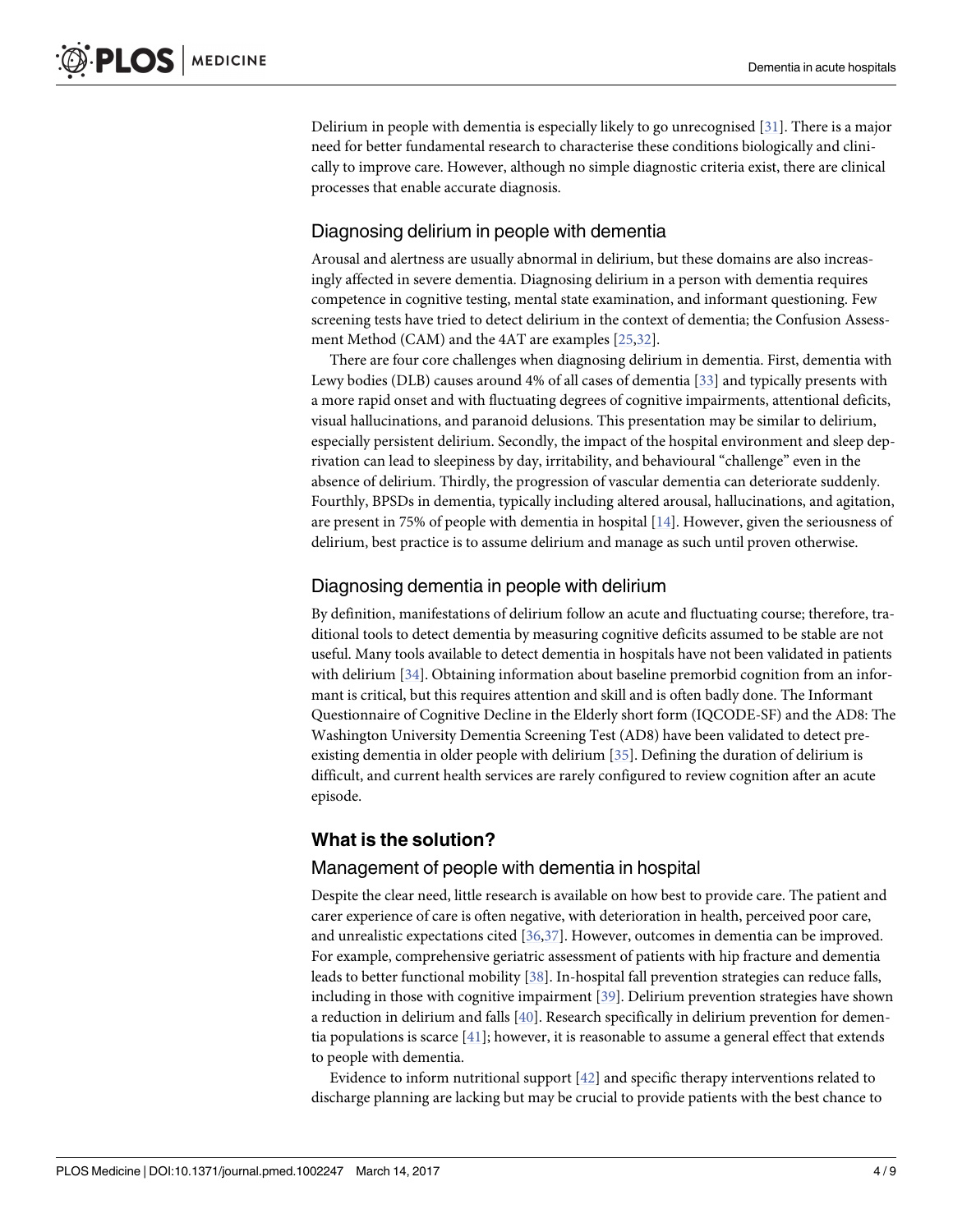<span id="page-4-0"></span>be discharged home, as opposed to inappropriate institutionalisation. Engaging and listening to families is vital to ensure appropriate discharge planning at an early stage [[43](#page-7-0)]. Families can also be enabled to recognize delirium in people with dementia, as well as to ensure recognition of its resolution or lack thereof, during the inpatient stay.

Joint units with geriatric medicine and psychiatry may reduce length of stay and readmissions [\[44\]](#page-7-0). One randomised controlled trial of a specialist unit for older patients admitted to hospital with confusion found no impact on length of stay or institutionalisation when compared with usual care but did show improvements in care interactions, carer satisfaction, and cost-effectiveness [[45](#page-7-0),[46](#page-7-0)]. Efforts to improve care are hampered by the lack of specific treatments for delirium with dementia, either pharmacological or nonpharmacological.

#### Managing undifferentiated cognitive impairment in hospital

The typical approach to manage cognitive impairment has been to attempt to diagnose delirium, dementia, both, or something else. There is a case for recognising these in-hospital conditions as a complex discrete syndrome, not least because some aspects of management are the same whatever the underlying diagnosis may be [\[47\]](#page-7-0). Undifferentiated cognitive impairment management includes treating patients as if they have delirium and possibly dementia. Unless the history is very clear, this should involve detailed characterisation of symptoms and impairments without necessarily giving a label, performed as part of comprehensive geriatric assessment. Therefore, management can be need driven, rather than diagnosis driven.

#### **What needs to happen next?**

Assessing cognitive impairment, adverse events risk, and BPSDs should become routine. Delirium prevention, active management of underlying precipitants, and a patient safety approach to minimise harms are especially important [\[48](#page-7-0)]. Hospital care requires appropriate environmental adjustments (colour, light, visual interest, orientation, and furniture) and processes (personcentred care, attention to meals, activity, and sleep promotion), delivered by increased and upskilled staff. Proper attention should be given to legal aspects, especially around consent, and to risk enablement [[49](#page-7-0)]. The recent interdisciplinary collaboration between the American Delirium Society and the American Nurses Association is an example of moving this evidence into practice [[50](#page-7-0)]. Delirium and dementia patients will be slower to recover, and return to home living should be based on "adaptive" rather than "restorative" rehabilitation.

Dementia is a long-term condition for which the aim is to "live well." Given that outcomes after hospitalisation are poor, an acute hospital admission should trigger a palliative needs assessment with discussions about goals and expectations of treatments, as part of a shared decision-making process. These discussions are time consuming and difficult in the face of uncertainty but reflect best practice.

There is a dearth of treatments for dementia and delirium and as yet no reliable and meaningful biomarkers to guide management. Evidence is lacking on how best to incorporate carers into hospital care as well as how to best train a fit-for-purpose workforce [\[51\]](#page-8-0). Assistive technology may in the future enhance dementia care [\[52\]](#page-8-0), and further trials of specialized units are needed. However, any trials would need to be carefully designed with outcomes that are important to very physically and cognitively frail people, half of whom are in the last year of life.

#### **Conclusions**

Despite challenges, the proactive diagnosis of dementia and delirium in hospitals is likely to improve patient experience and outcomes. Because cognitive impairment is so common in hospitals and impacts so substantially on long-term outcomes, there is a pressing need for (1)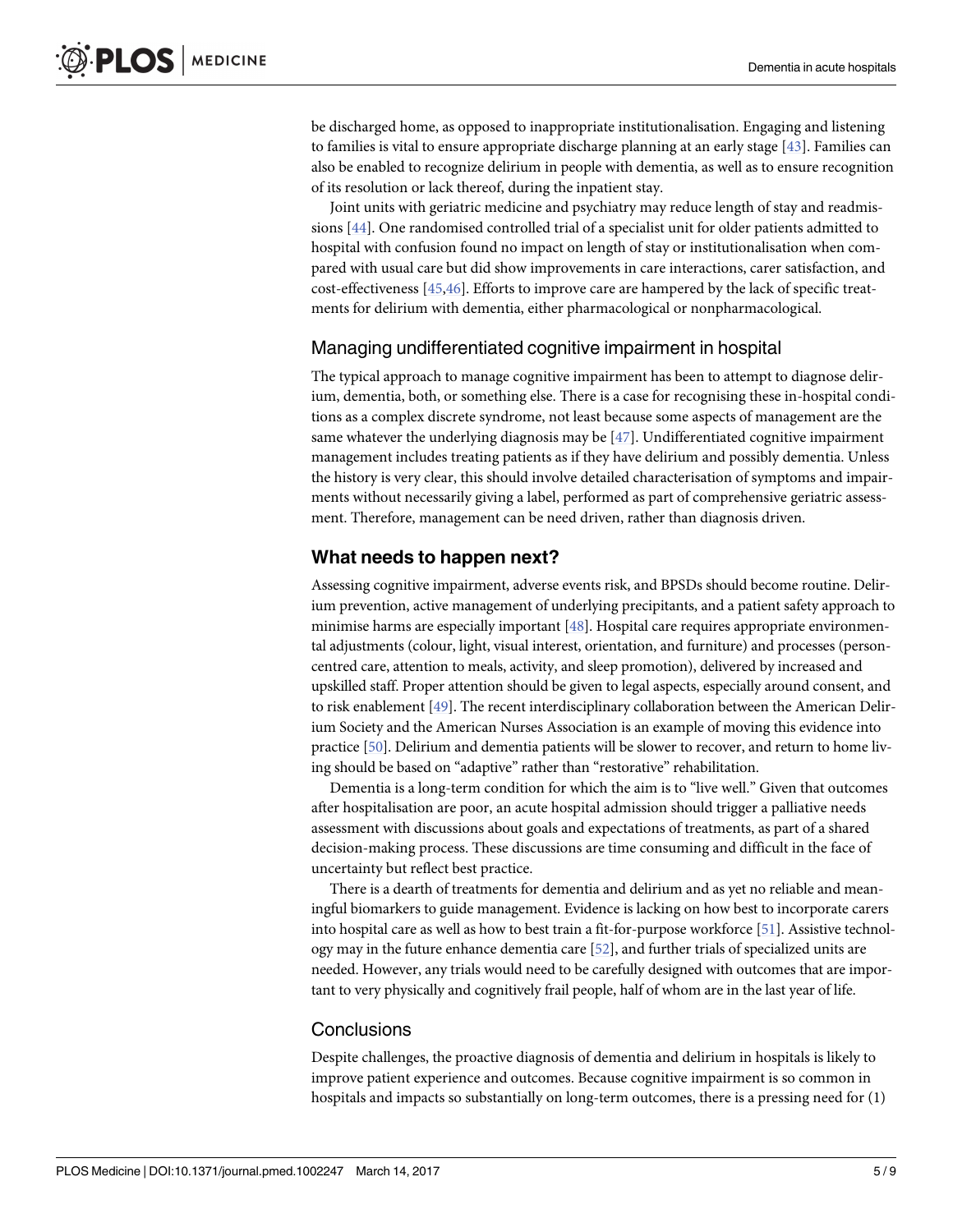<span id="page-5-0"></span>joined-up care to alter a trajectory of decline and (2) more research to improve diagnostics and management, whatever the specific underlying diagnosis.

#### **Supporting information**

**S1 [Table.](http://journals.plos.org/plosmedicine/article/asset?unique&id=info:doi/10.1371/journal.pmed.1002247.s001) Proportion of dementia unrecognised in hospital cohorts.** (DOCX)

**S2 [Table.](http://journals.plos.org/plosmedicine/article/asset?unique&id=info:doi/10.1371/journal.pmed.1002247.s002) Characteristics and key findings from a systematic review and two major cohorts describing dementia and cognitive impairment in general hospitals.** (DOCX)

#### **Acknowledgments**

The authors gratefully acknowledge Dr. Elizabeth Sapey of the Institute of Inflammation and Ageing, University of Birmingham, for her careful reading and comments on the manuscript.

#### **Author Contributions**

**Conceptualization:** TAJ DHJD.

**Supervision:** TAJ DHJD.

**Visualization:** TAJ.

**Writing – original draft:** TAJ.

**Writing – review & editing:** JRFG RHH AMJM ELS BS.

#### **References**

- **[1](#page-0-0).** Alzheimer's Society. Counting the cost: Caring for people with dementia on hospital wards. London, UK: 2009.
- **[2](#page-0-0).** Briggs R, Coary R, Collins R, Coughlan T, O'Neill D, Kennelly SP. Acute hospital care: how much activity is attributable to caring for patients with dementia? QJM. 2016; 109(1):41–4. doi: [10.1093/qjmed/](http://dx.doi.org/10.1093/qjmed/hcv085) [hcv085](http://dx.doi.org/10.1093/qjmed/hcv085) PMID: [25956392](http://www.ncbi.nlm.nih.gov/pubmed/25956392)
- **[3](#page-0-0).** Royal College of Psychiatrists. Who Care's Wins: Improving the outcome for older people admitted to the general hospital. London: Faculty of Old Age Psychiatry, Royal College of Psychiatrists, 2005.
- **[4](#page-0-0).** Fong TG, Davis D, Growdon ME, Albuquerque A, Inouye SK. The interface between delirium and dementia in elderly adults. The Lancet Neurology. 2015; 14(8):823–32. doi: [10.1016/S1474-4422\(15\)](http://dx.doi.org/10.1016/S1474-4422(15)00101-5) [00101-5](http://dx.doi.org/10.1016/S1474-4422(15)00101-5) PMID: [26139023](http://www.ncbi.nlm.nih.gov/pubmed/26139023)
- **[5](#page-1-0).** Mukadam N, Sampson EL. A systematic review of the prevalence, associations and outcomes of dementia in older general hospital inpatients. Int Psychogeriatr. 2011; 23(3):344–55. doi: [10.1017/](http://dx.doi.org/10.1017/S1041610210001717) [S1041610210001717](http://dx.doi.org/10.1017/S1041610210001717) PMID: [20716393](http://www.ncbi.nlm.nih.gov/pubmed/20716393)
- **[6](#page-1-0).** Sampson EL, Blanchard MR, Jones L, Tookman A, King M. Dementia in the acute hospital: prospective cohort study of prevalence and mortality. Br J Psychiatry. 2009; 195(1):61–6. doi: [10.1192/bjp.bp.108.](http://dx.doi.org/10.1192/bjp.bp.108.055335) [055335](http://dx.doi.org/10.1192/bjp.bp.108.055335) PMID: [19567898](http://www.ncbi.nlm.nih.gov/pubmed/19567898)
- **[7](#page-1-0).** Briggs R, Dyer A, Nabeel S, Collins R, Doherty J, Coughlan T, et al. Dementia in the acute hospital: the prevalence and clinical outcomes of acutely unwell patients with dementia. QJM. 2016; 110(1):33–37. doi: [10.1093/qjmed/hcw114](http://dx.doi.org/10.1093/qjmed/hcw114) PMID: [27486262](http://www.ncbi.nlm.nih.gov/pubmed/27486262)
- **[8](#page-1-0).** Travers C, Byrne G, Pachana N, Klein K, Gray L. Prospective observational study of dementia and delirium in the acute hospital setting. Intern Med J. 2013; 43(3):262–9. doi: [10.1111/j.1445-5994.2012.](http://dx.doi.org/10.1111/j.1445-5994.2012.02962.x) [02962.x](http://dx.doi.org/10.1111/j.1445-5994.2012.02962.x) PMID: [22998322](http://www.ncbi.nlm.nih.gov/pubmed/22998322)
- **9.** Nightingale S, Holmes J, Mason J, House A. Psychiatric illness and mortality after hip fracture. Lancet. 2001; 357(9264):1264–5. doi: [10.1016/S0140-6736\(00\)04421-4](http://dx.doi.org/10.1016/S0140-6736(00)04421-4) PMID: [11418154](http://www.ncbi.nlm.nih.gov/pubmed/11418154)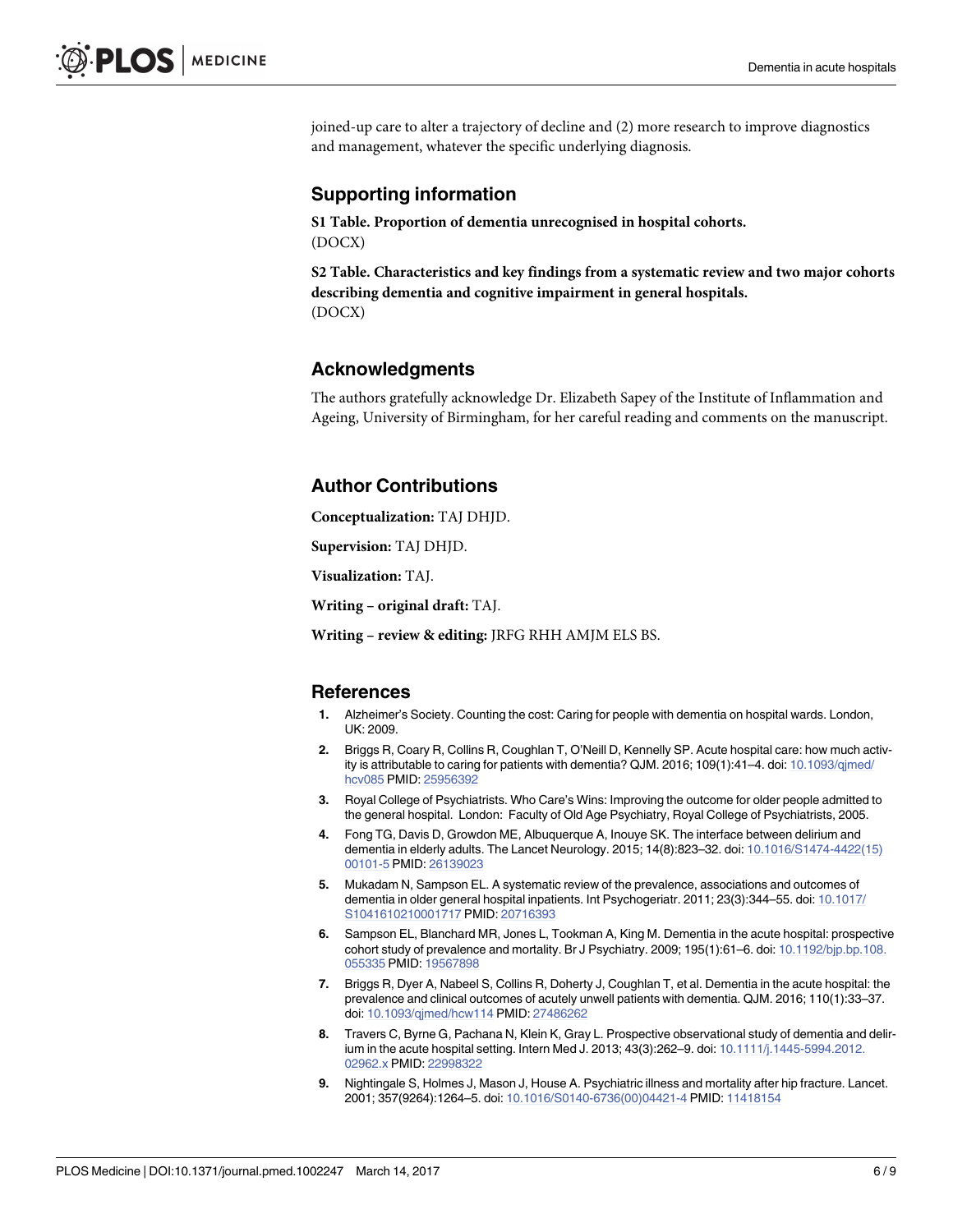- <span id="page-6-0"></span>**[10](#page-1-0).** Crowther GJ, Bennett MI, Holmes JD. How well are the diagnosis and symptoms of dementia recorded in older patients admitted to hospital? Age Ageing. 2017; 46(1):112–118. doi: [10.1093/ageing/afw169](http://dx.doi.org/10.1093/ageing/afw169) PMID: [27614081](http://www.ncbi.nlm.nih.gov/pubmed/27614081)
- **[11](#page-1-0).** Glover A, Bradshaw LE, Watson N, Laithwaite E, Goldberg SE, Whittamore KH, et al. Diagnoses, problems and healthcare interventions amongst older people with an unscheduled hospital admission who have concurrent mental health problems: a prevalence study. BMC geriatrics. 2014; 14:43. doi: [10.](http://dx.doi.org/10.1186/1471-2318-14-43) [1186/1471-2318-14-43](http://dx.doi.org/10.1186/1471-2318-14-43) PMID: [24694034](http://www.ncbi.nlm.nih.gov/pubmed/24694034)
- **[12](#page-1-0).** Laurila JV, Pitkala KH, Strandberg TE, Tilvis RS. Detection and documentation of dementia and delirium in acute geriatric wards. Gen Hosp Psychiatry. 2004; 26(1):31–5. PMID: [14757300](http://www.ncbi.nlm.nih.gov/pubmed/14757300)
- **[13](#page-1-0).** Jackson TA, MacLullich AM, Gladman JR, Lord JM, Sheehan B. Undiagnosed long-term cognitive impairment in acutely hospitalised older medical patients with delirium: a prospective cohort study. Age Ageing. 2016; 45(4):493–9. doi: [10.1093/ageing/afw064](http://dx.doi.org/10.1093/ageing/afw064) PMID: [27076525](http://www.ncbi.nlm.nih.gov/pubmed/27076525)
- **[14](#page-1-0).** Sampson EL, White N, Leurent B, Scott S, Lord K, Round J, et al. Behavioural and psychiatric symptoms in people with dementia admitted to the acute hospital: prospective cohort study. Br J Psychiatry. 2014; 205(3):189–96. doi: [10.1192/bjp.bp.113.130948](http://dx.doi.org/10.1192/bjp.bp.113.130948) PMID: [25061120](http://www.ncbi.nlm.nih.gov/pubmed/25061120)
- **[15](#page-1-0).** Sheehan BD, Lall R, Stinton C, Mitchell K, Gage H, Holland C, et al. Patient and proxy measurement of quality of life among general hospital in-patients with dementia. Aging & mental health. 2012; 16 (5):603–7.
- **[16](#page-1-0).** White N, Leurent B, Lord K, Scott S, Jones L, Sampson EL. The management of behavioural and psychological symptoms of dementia in the acute general medical hospital: a longitudinal cohort study. Int J Geriatr Psychiatry. 2017; 32:297–305. doi: [10.1002/gps.4463](http://dx.doi.org/10.1002/gps.4463)
- **[17](#page-1-0).** Mecocci P, von Strauss E, Cherubini A, Ercolani S, Mariani E, Senin U, et al. Cognitive impairment is the major risk factor for development of geriatric syndromes during hospitalization: results from the GIFA study. Dement Geriatr Cogn Disord. 2005; 20(4):262–9. doi: [10.1159/000087440](http://dx.doi.org/10.1159/000087440) PMID: [16103670](http://www.ncbi.nlm.nih.gov/pubmed/16103670)
- **[18](#page-1-0).** Bail K, Goss J, Draper B, Berry H, Karmel R, Gibson D. The cost of hospital-acquired complications for older people with and without dementia; a retrospective cohort study. BMC health services research. 2015; 15:91. doi: [10.1186/s12913-015-0743-1](http://dx.doi.org/10.1186/s12913-015-0743-1) PMID: [25890030](http://www.ncbi.nlm.nih.gov/pubmed/25890030)
- **[19](#page-1-0).** Sheehan B, Lall R, Gage H, Holland C, Katz J, Mitchell K. A 12-month follow-up study of people with dementia referred to general hospital liaison psychiatry services. Age Ageing. 2013; 42(6):786–90. doi: [10.1093/ageing/aft139](http://dx.doi.org/10.1093/ageing/aft139) PMID: [24166239](http://www.ncbi.nlm.nih.gov/pubmed/24166239)
- **[20](#page-1-0).** Bradshaw LE, Goldberg SE, Lewis SA, Whittamore K, Gladman JR, Jones RG, et al. Six-month outcomes following an emergency hospital admission for older adults with co-morbid mental health problems indicate complexity of care needs. Age Ageing. 2013; 42(5):582–8. doi: [10.1093/ageing/aft074](http://dx.doi.org/10.1093/ageing/aft074) PMID: [23800454](http://www.ncbi.nlm.nih.gov/pubmed/23800454)
- **[21](#page-1-0).** Torisson G, Minthon L, Stavenow L, Londos E. Cognitive impairment is undetected in medical inpatients: a study of mortality and recognition amongst healthcare professionals. BMC geriatrics. 2012; 12  $(1):47.$
- **[22](#page-1-0).** Tadd W, Hillman A, Calnan S, Calnan M, Bayer T, Read S. Right place—wrong person: dignity in the acute care of older people. Quality in Ageing and Older Adults. 2011; 12(1):33–43.
- **[23](#page-2-0).** Maclullich AM, Anand A, Davis DH, Jackson T, Barugh AJ, Hall RJ, et al. New horizons in the pathogenesis, assessment and management of delirium. Age Ageing. 2013; 42(6):667–74. doi: [10.1093/ageing/](http://dx.doi.org/10.1093/ageing/aft148) [aft148](http://dx.doi.org/10.1093/ageing/aft148) PMID: [24067500](http://www.ncbi.nlm.nih.gov/pubmed/24067500)
- **[24](#page-2-0).** Ahmed S, Leurent B, Sampson EL. Risk factors for incident delirium among older people in acute hospital medical units: a systematic review and meta-analysis. Age Ageing. 2014; 43(3):326–33. doi: [10.](http://dx.doi.org/10.1093/ageing/afu022) [1093/ageing/afu022](http://dx.doi.org/10.1093/ageing/afu022) PMID: [24610863](http://www.ncbi.nlm.nih.gov/pubmed/24610863)
- **[25](#page-2-0).** Morandi A, McCurley J, Vasilevskis EE, Fick DM, Bellelli G, Lee P, et al. Tools to detect delirium superimposed on dementia: a systematic review. J Am Geriatr Soc. 2012; 60(11):2005–13. doi: [10.1111/j.](http://dx.doi.org/10.1111/j.1532-5415.2012.04199.x) [1532-5415.2012.04199.x](http://dx.doi.org/10.1111/j.1532-5415.2012.04199.x) PMID: [23039270](http://www.ncbi.nlm.nih.gov/pubmed/23039270)
- **[26](#page-2-0).** Davis DH, Muniz Terrera G, Keage H, Rahkonen T, Oinas M, Matthews FE, et al. Delirium is a strong risk factor for dementia in the oldest-old: a population-based cohort study. Brain. 2012; 135(Pt 9):2809– 16. doi: [10.1093/brain/aws190](http://dx.doi.org/10.1093/brain/aws190) PMID: [22879644](http://www.ncbi.nlm.nih.gov/pubmed/22879644)
- **[27](#page-2-0).** Davis DJ, Muniz-Terrera G, Keage HD, Stephan BC, Fleming J, Ince PG, et al. Association of delirium with cognitive decline in late life: A neuropathologic study of 3 population-based cohort studies. JAMA Psychiatry. Published online January 18, 2017. doi: [10.1001/jamapsychiatry.2016.3423](http://dx.doi.org/10.1001/jamapsychiatry.2016.3423)
- **[28](#page-2-0).** Jackson TA, Wilson D, Richardson S, Lord JM. Predicting outcome in older hospital patients with delirium: a systematic literature review. Int J Geriatr Psychiatry. 2016; 31(4):392–9. doi: [10.1002/gps.4344](http://dx.doi.org/10.1002/gps.4344) PMID: [26302258](http://www.ncbi.nlm.nih.gov/pubmed/26302258)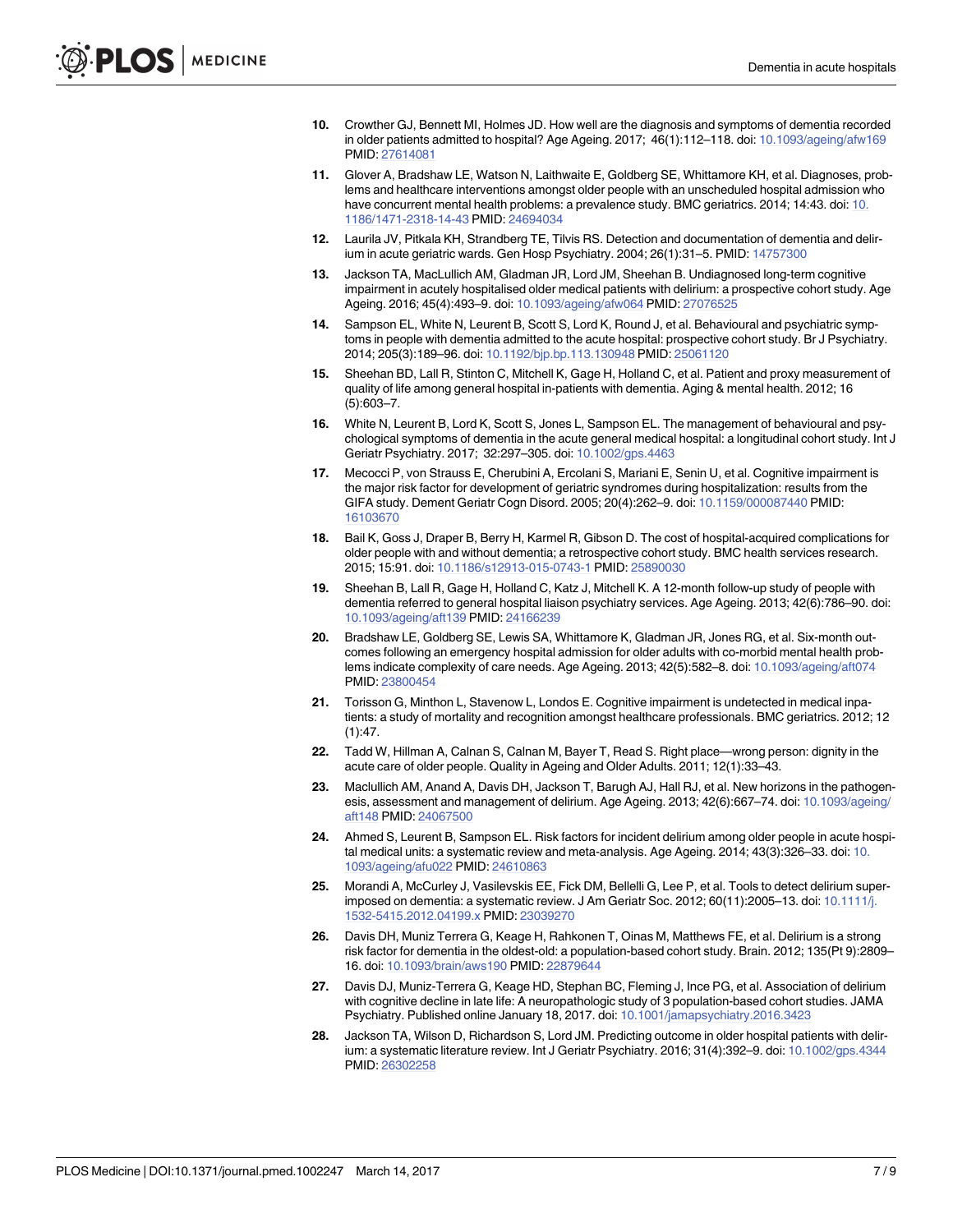- <span id="page-7-0"></span>**[29](#page-2-0).** Burns A, Robert P. The National Dementia strategy in England. BMJ. 2009; 338:b931. doi: [10.1136/](http://dx.doi.org/10.1136/bmj.b931) [bmj.b931](http://dx.doi.org/10.1136/bmj.b931) PMID: [19276132](http://www.ncbi.nlm.nih.gov/pubmed/19276132)
- **[30](#page-2-0).** Cole MG. Persistent delirium in older hospital patients. Current opinion in psychiatry. 2010; 23(3):250– 4. doi: [10.1097/YCO.0b013e32833861f6](http://dx.doi.org/10.1097/YCO.0b013e32833861f6) PMID: [20224406](http://www.ncbi.nlm.nih.gov/pubmed/20224406)
- **[31](#page-3-0).** Fick DM, Agostini JV, Inouye SK. Delirium superimposed on dementia: a systematic review. J Am Geriatr Soc. 2002; 50(10):1723–32. PMID: [12366629](http://www.ncbi.nlm.nih.gov/pubmed/12366629)
- **[32](#page-3-0).** Bellelli G, Morandi A, Davis DH, Mazzola P, Turco R, Gentile S, et al. Validation of the 4AT, a new instrument for rapid delirium screening: a study in 234 hospitalised older people. Age Ageing. 2014; 43 (4):496–502. doi: [10.1093/ageing/afu021](http://dx.doi.org/10.1093/ageing/afu021) PMID: [24590568](http://www.ncbi.nlm.nih.gov/pubmed/24590568)
- **[33](#page-3-0).** Vann Jones SA, O'Brien JT. The prevalence and incidence of dementia with Lewy bodies: a systematic review of population and clinical studies. Psychol Med. 2014; 44(4):673–83. doi: [10.1017/](http://dx.doi.org/10.1017/S0033291713000494) [S0033291713000494](http://dx.doi.org/10.1017/S0033291713000494) PMID: [23521899](http://www.ncbi.nlm.nih.gov/pubmed/23521899)
- **[34](#page-3-0).** Jackson TA, Naqvi SH, Sheehan B. Screening for dementia in general hospital inpatients: a systematic review and meta-analysis of available instruments. Age Ageing. 2013; 42(6):689–95. doi: [10.1093/](http://dx.doi.org/10.1093/ageing/aft145) [ageing/aft145](http://dx.doi.org/10.1093/ageing/aft145) PMID: [24100618](http://www.ncbi.nlm.nih.gov/pubmed/24100618)
- **[35](#page-3-0).** Jackson TA, MacLullich AM, Gladman JR, Lord JM, Sheehan B. Diagnostic test accuracy of informantbased tools to diagnose dementia in older hospital patients with delirium: a prospective cohort study. Age Ageing. 2016; 45(4):505–11. doi: [10.1093/ageing/afw065](http://dx.doi.org/10.1093/ageing/afw065) PMID: [27076526](http://www.ncbi.nlm.nih.gov/pubmed/27076526)
- **[36](#page-3-0).** Porock D, Clissett P, Harwood RH, Gladman JR. Disruption, control and coping: responses of and to the person with dementia in hospital. Ageing Soc. 2015; 35(1):37–63. doi: [10.1017/](http://dx.doi.org/10.1017/S0144686X13000561) [S0144686X13000561](http://dx.doi.org/10.1017/S0144686X13000561) PMID: [25878366](http://www.ncbi.nlm.nih.gov/pubmed/25878366)
- **[37](#page-3-0).** Jurgens FJ, Clissett P, Gladman JR, Harwood RH. Why are family carers of people with dementia dissatisfied with general hospital care? A qualitative study. BMC geriatrics. 2012; 12(1):57.
- **[38](#page-3-0).** Prestmo A, Saltvedt I, Helbostad JL, Taraldsen K, Thingstad P, Lydersen S, et al. Who benefits from orthogeriatric treatment? Results from the Trondheim hip-fracture trial. BMC geriatrics. 2016; 16:49. doi: [10.1186/s12877-016-0218-1](http://dx.doi.org/10.1186/s12877-016-0218-1) PMID: [26895846](http://www.ncbi.nlm.nih.gov/pubmed/26895846)
- **[39](#page-3-0).** Oliver D, Connelly JB, Victor CR, Shaw FE, Whitehead A, Genc Y, et al. Strategies to prevent falls and fractures in hospitals and care homes and effect of cognitive impairment: systematic review and metaanalyses. BMJ. 2007; 334(7584):82. doi: [10.1136/bmj.39049.706493.55](http://dx.doi.org/10.1136/bmj.39049.706493.55) PMID: [17158580](http://www.ncbi.nlm.nih.gov/pubmed/17158580)
- **[40](#page-3-0).** Hshieh TT, Yue J, Oh E, Puelle M, Dowal S, Travison T, et al. Effectiveness of multicomponent nonpharmacological delirium interventions: a meta-analysis. JAMA Intern Med. 2015; 175(4):512–20. doi: [10.1001/jamainternmed.2014.7779](http://dx.doi.org/10.1001/jamainternmed.2014.7779) PMID: [25643002](http://www.ncbi.nlm.nih.gov/pubmed/25643002)
- **[41](#page-3-0).** Siddiqi N, Harrison JK, Clegg A, Teale EA, Young J, Taylor J, et al. Interventions for preventing delirium in hospitalised non-ICU patients. The Cochrane database of systematic reviews. 2016; 3(3):CD005563.
- **[42](#page-3-0).** Abdelhamid A, Bunn D, Copley M, Cowap V, Dickinson A, Gray L, et al. Effectiveness of interventions to directly support food and drink intake in people with dementia: systematic review and meta-analysis. BMC geriatrics. 2016; 16(1):26.
- **[43](#page-4-0).** King BJ, Gilmore-Bykovskyi AL, Roiland RA, Polnaszek BE, Bowers BJ, Kind AJ. The consequences of poor communication during transitions from hospital to skilled nursing facility: a qualitative study. J Am Geriatr Soc. 2013; 61(7):1095–102. doi: [10.1111/jgs.12328](http://dx.doi.org/10.1111/jgs.12328) PMID: [23731003](http://www.ncbi.nlm.nih.gov/pubmed/23731003)
- **[44](#page-4-0).** George J, Adamson J, Woodford H. Joint geriatric and psychiatric wards: a review of the literature. Age Ageing. 2011; 40(5):543–8. doi: [10.1093/ageing/afr080](http://dx.doi.org/10.1093/ageing/afr080) PMID: [21784760](http://www.ncbi.nlm.nih.gov/pubmed/21784760)
- **[45](#page-4-0).** Goldberg SE, Bradshaw LE, Kearney FC, Russell C, Whittamore KH, Foster PER, et al. Care in specialist medical and mental health unit compared with standard care for older people with cognitive impairment admitted to general hospital: randomised controlled trial (NIHR TEAM trial). BMJ 2013; 347: f4132. doi: [10.1136/bmj.f4132](http://dx.doi.org/10.1136/bmj.f4132) PMID: [23819964](http://www.ncbi.nlm.nih.gov/pubmed/23819964)
- **[46](#page-4-0).** Tanajewski L, Franklin M, Gkountouras G, Berdunov V, Harwood RH, Goldberg SE, et al. Economic Evaluation of a General Hospital Unit for Older People with Delirium and Dementia (TEAM Randomised Controlled Trial). PLoS ONE. 2015; 10(12):e0140662. doi: [10.1371/journal.pone.0140662](http://dx.doi.org/10.1371/journal.pone.0140662) PMID: [26684872](http://www.ncbi.nlm.nih.gov/pubmed/26684872)
- **[47](#page-4-0).** Reynish E. O-093: Prevalence, mortality and readmission of people with dementia, delirium and other cognitive spectrum disorders in the general hospital. European Geriatric Medicine. 2015; 6:S177–S8.
- **[48](#page-4-0).** George J, Long S, Vincent C. How can we keep patients with dementia safe in our acute hospitals? A review of challenges and solutions. J R Soc Med. 2013; 106(9):355–61. doi: [10.1177/](http://dx.doi.org/10.1177/0141076813476497) [0141076813476497](http://dx.doi.org/10.1177/0141076813476497) PMID: [23759885](http://www.ncbi.nlm.nih.gov/pubmed/23759885)
- **[49](#page-4-0).** Manthorpe J, Moriarty J. Nothing ventured, nothing gained: risk guidance for people with dementia. Department of health, HMG. London: 2010.
- **[50](#page-4-0).** American Nurses Association. Delirium: Prevent, Identify, Treat 2017. [http://www.nursingworld.org/](http://www.nursingworld.org/MainMenuCategories/ThePracticeofProfessionalNursing/Delirium) [MainMenuCategories/ThePracticeofProfessionalNursing/Delirium](http://www.nursingworld.org/MainMenuCategories/ThePracticeofProfessionalNursing/Delirium).